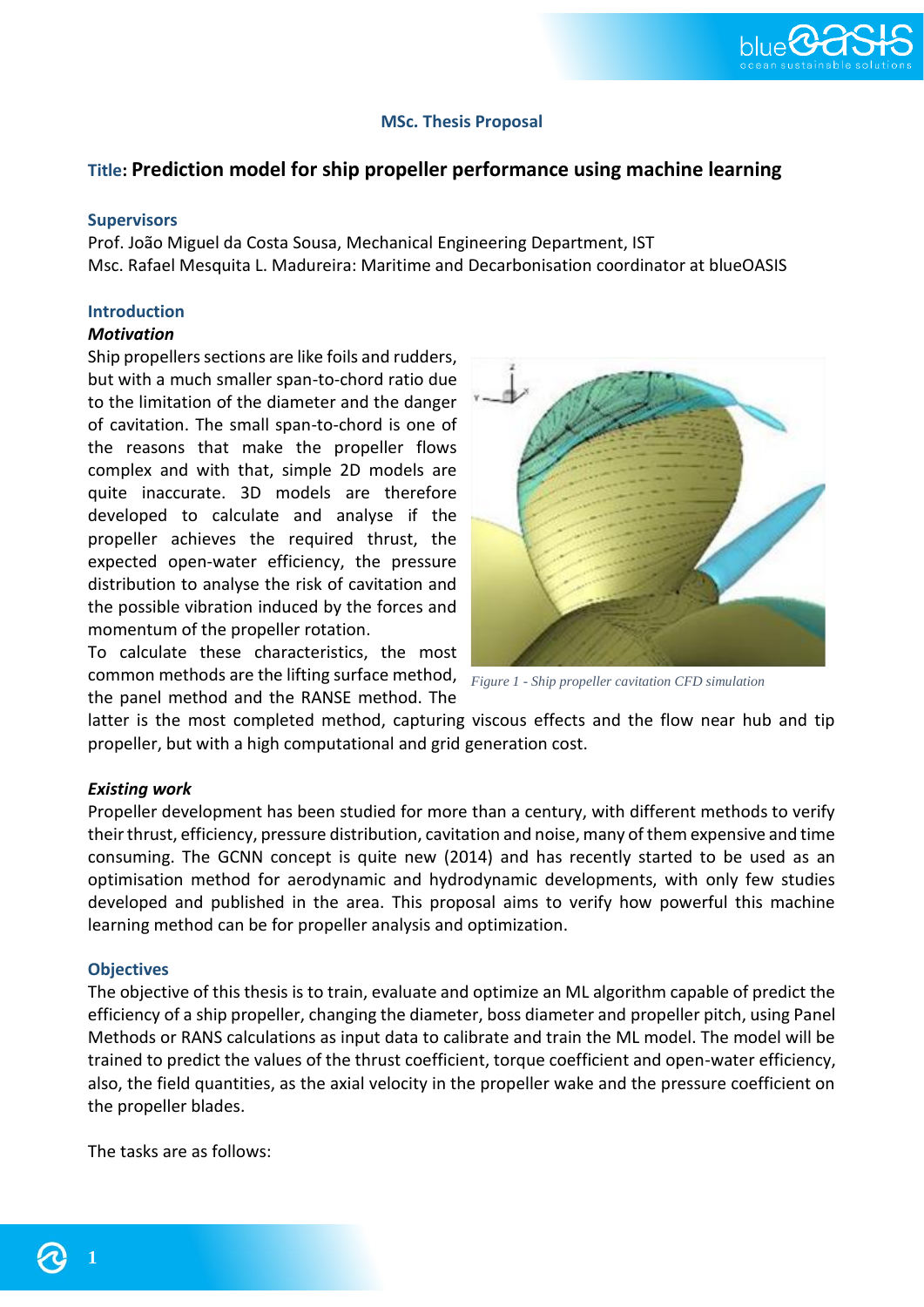

- Study Geodesic Convolutional Neural Networks (GCNN) [1], [2] model and similar techniques for making forces, moments, and flow-field predictions of pressure and wake velocity using propellers and others solid-fluid interaction [3], [4].
- Study the usage of PROPAN [5].
- Study the usage of ReFRESCO [6].
- Calculate with PROPAN and ReFRESCO an existing propeller geometry, like the B-series of Wageningen. Compare with experimental data (model-scale), or just do full-scale.
- Postprocess the data from the numerical simulations.
- Pre-process database for ML method.
- Train and validate the GCNN prediction model.
- Test the algorithm with results in the training, and outside the training data.

The student should provide a working algorithm with its final characteristics and metrics, a preprocessing method, and recommendation for future work.

# **Requisites**

Applicants must have:

- General knowledge of Artificial Intelligence
- General knowledge of CFD
- Coding experience with Python or similar

Good to have:

- Linux experience
- LateX experience
- Git experience

# ,<br>iverleaf

# **Location**

blueOASIS (www.blueoasis.pt) Edificio D.Pedro, Quinta da Fonte, R. Malhões, 2770-071 Lisboa The student is invited to join the team in the office when the supervisor is present (at least three days per week).

# **Companies Involved**

blueOASIS is a young team with more than 45 years of combined knowledge and experience on Aerospace, Mechanical, Naval and Maritime engineering. The multicultural and multidisciplinary team is committed to make our oceans safer and greener, using state of the art numerical and data science tools. BlueOASIS focuses on renewable energies, ocean cleaning, decarbonization, sustainable offshore structures and green ships optimization.

# **Bibliography**

- [1] F. Monti, D. Boscaini, J. Masci, E. Rodolà, J. Svoboda, and M. M. Bronstein, "Geometric deep learning on graphs and manifolds using mixture model CNNs," *Proceedings - 30th IEEE Conference on Computer Vision and Pattern Recognition, CVPR 2017*, vol. 2017-Janua, no. November, pp. 5425–5434, 2017, doi: 10.1109/CVPR.2017.576.
- [2] P. Baque, E. Remelli, F. Fleuret, and P. Fua, "Geodesic convolutional shape optimization," *35th International Conference on Machine Learning, ICML 2018*, vol. 2, pp. 797–809, 2018.
- [3] M. van den Boogaard, G. Alessi, B. Mallol, D. Wunsch, and N. Clero, "Accelerating marine propeller development in early design stages using machine learning".

**2**